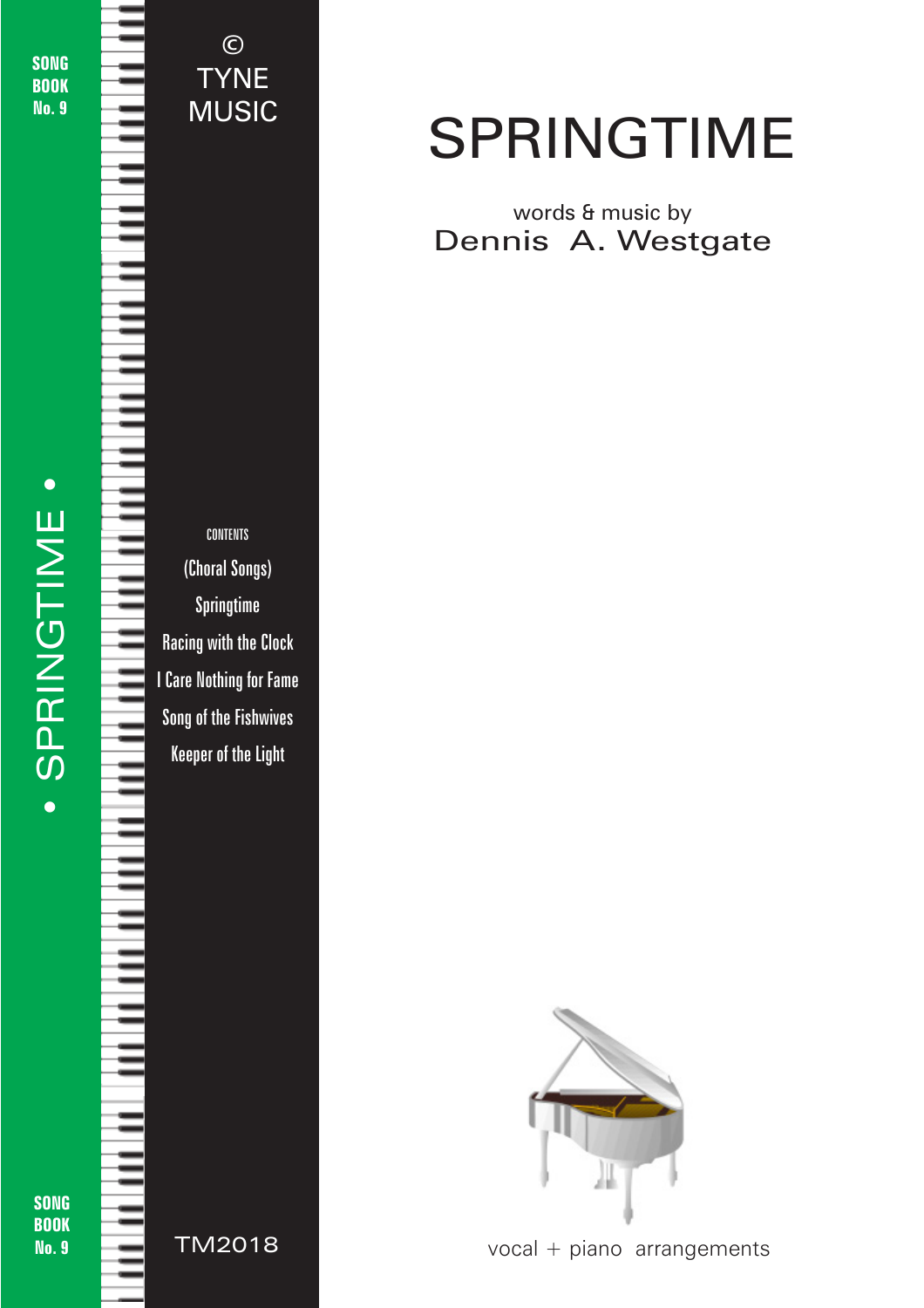

## SPRINGTIME

#### Words & Music by DENNIS A. WESTGATE

In almost every musical, I always look forward to the big chorus numbers. When that wall of sound comes at you, it can bring a lump to the throat and if you're a big softy like me, an occasional tear to the eye.

I suppose we have all been in a choir of some sort, at some time or another whether at school, in church, on the football terraces, at a party or in the theatre. From time immemorial , it has been part of the natural 'herd instinct' for people to join together in celebration of their Gods, the weather, birth, marriage and 'yes' even death (think New Orleans Jazz Bands).

I wonder if old Neanderthal wasn't averse to a bit of harmonious grunting as part of his courtship routine or after a satisfying 'kill'. Well, things have moved on a bit since then, but some things never change. We still love a good old sing-song.



**© 2018 TYNE MUSIC** All rights reserved

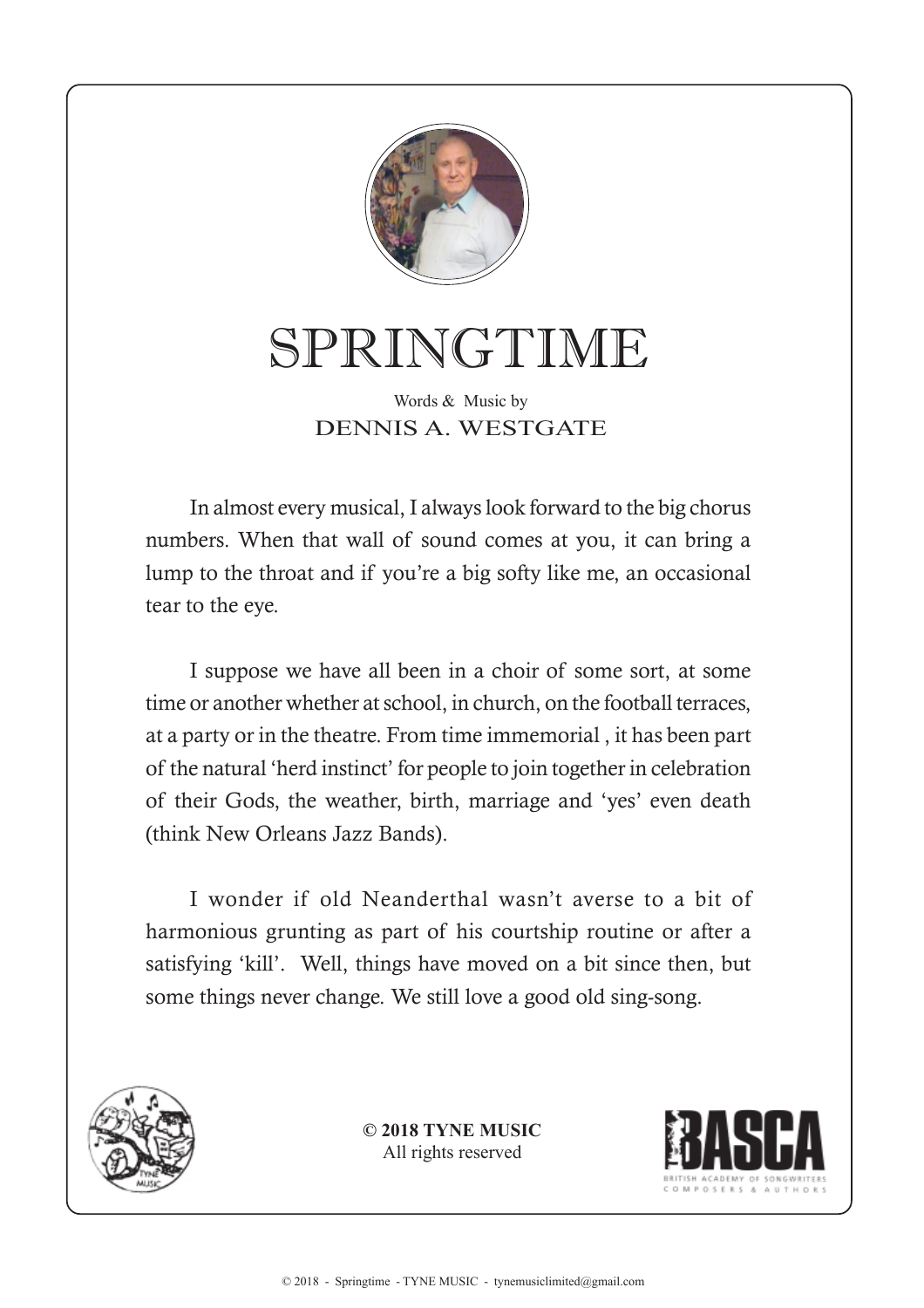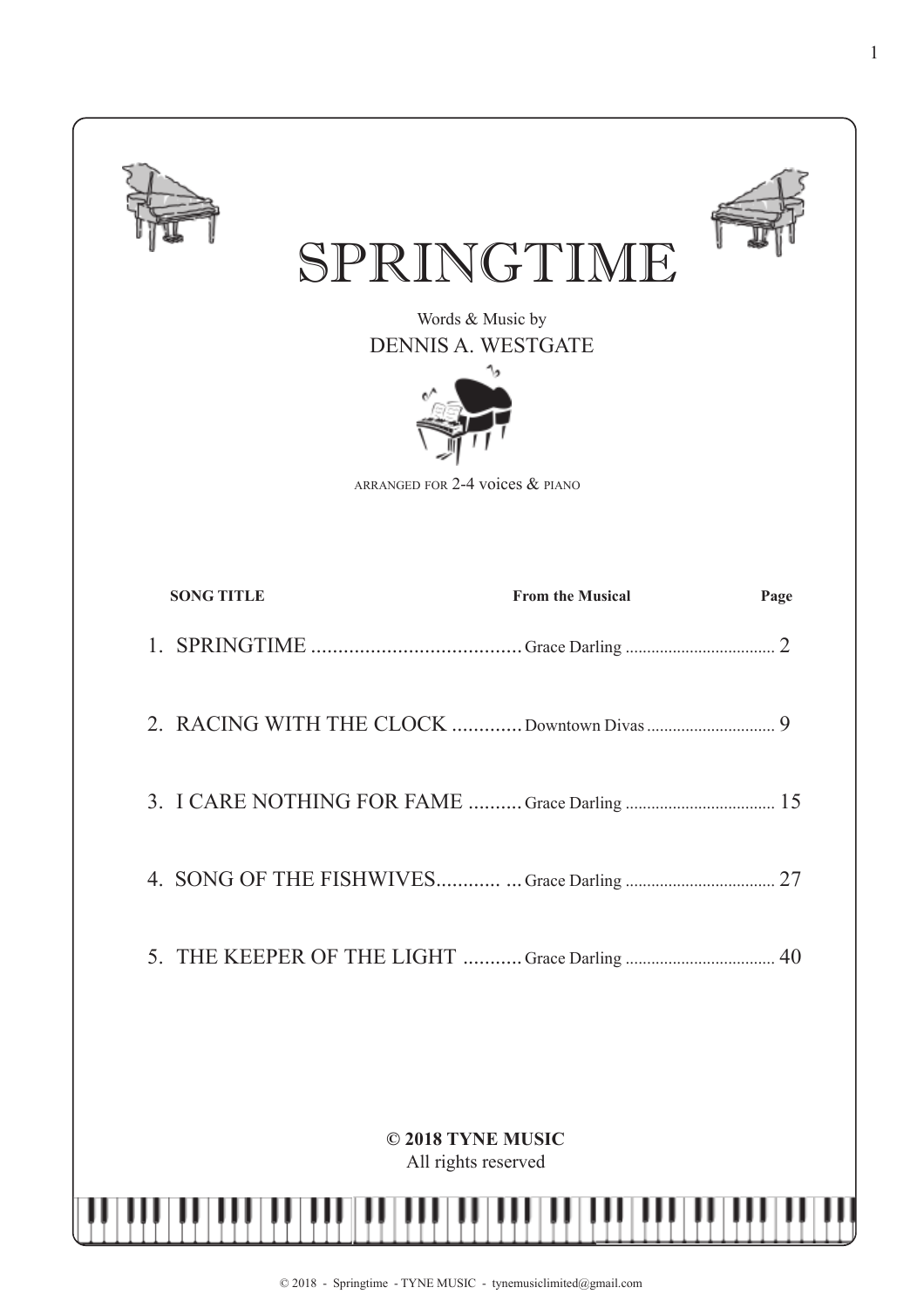### SPRINGTIME

#### SPRINGTIME

Bright sunny days, soft breezes sigh Lambs at their play, go dancing by When you are in love the world is blue Look at the old sun, he's smiling too

Meadows of green, sprinkled with gold Flowers from their dreams start to unfold Birds dabble their wings in morning dew And whistle and sing, for me and you For me and you

There are colours of the rainbow In everything we see The budding of the hedgerows The blossom on the apple tree

Larks overhead, herald the spring Robin has gone, no more to sing He'll come back some day with tales to tell Until then we'll say, goodbye farewell Goodbye, farewell Goodbye.



*One of 18 SONGS from GRACE DARLING the musical*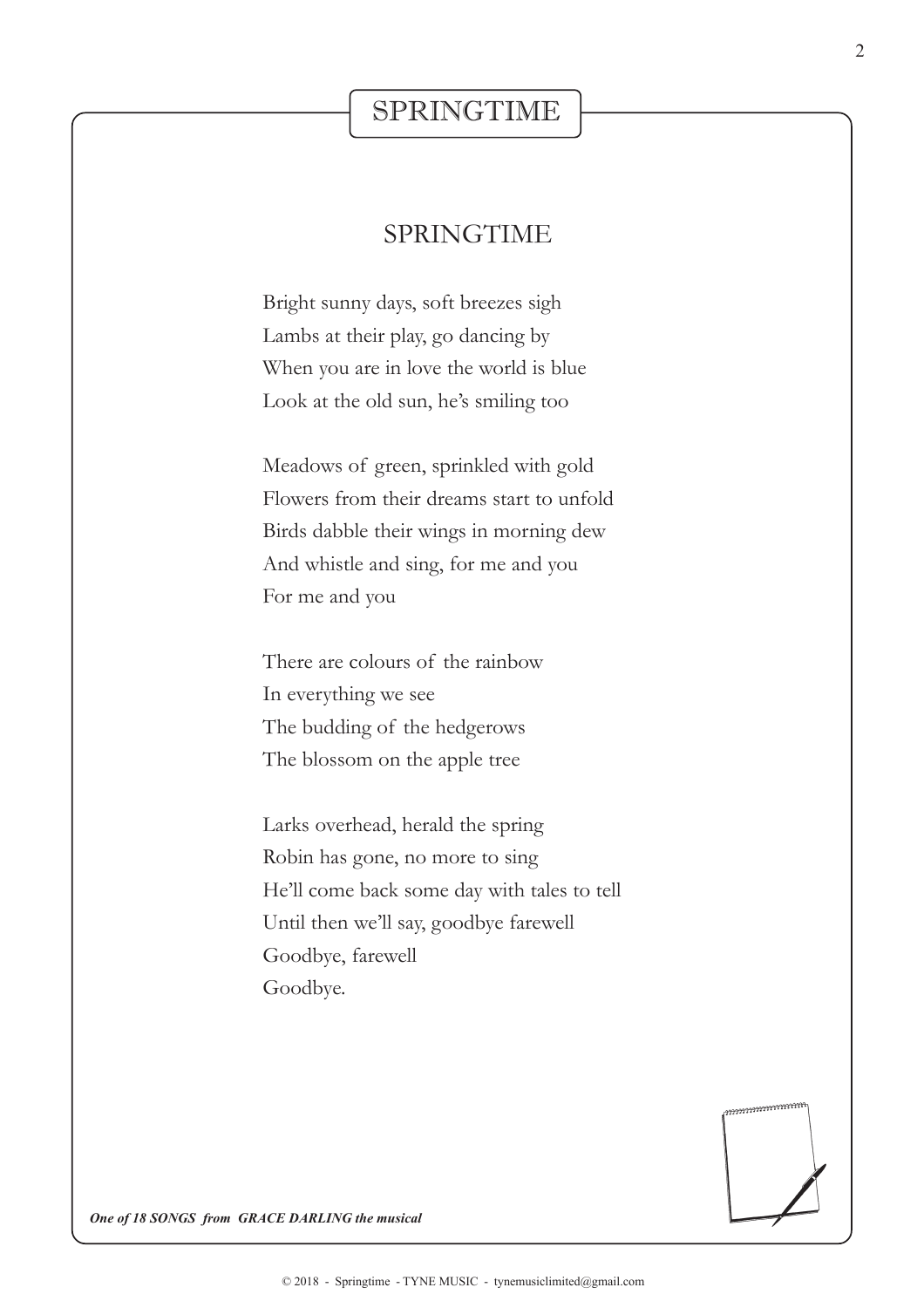## **Springtime**



<sup>© 2018 -</sup> Springtime - TYNE MUSIC - tynemusiclimited@gmail.com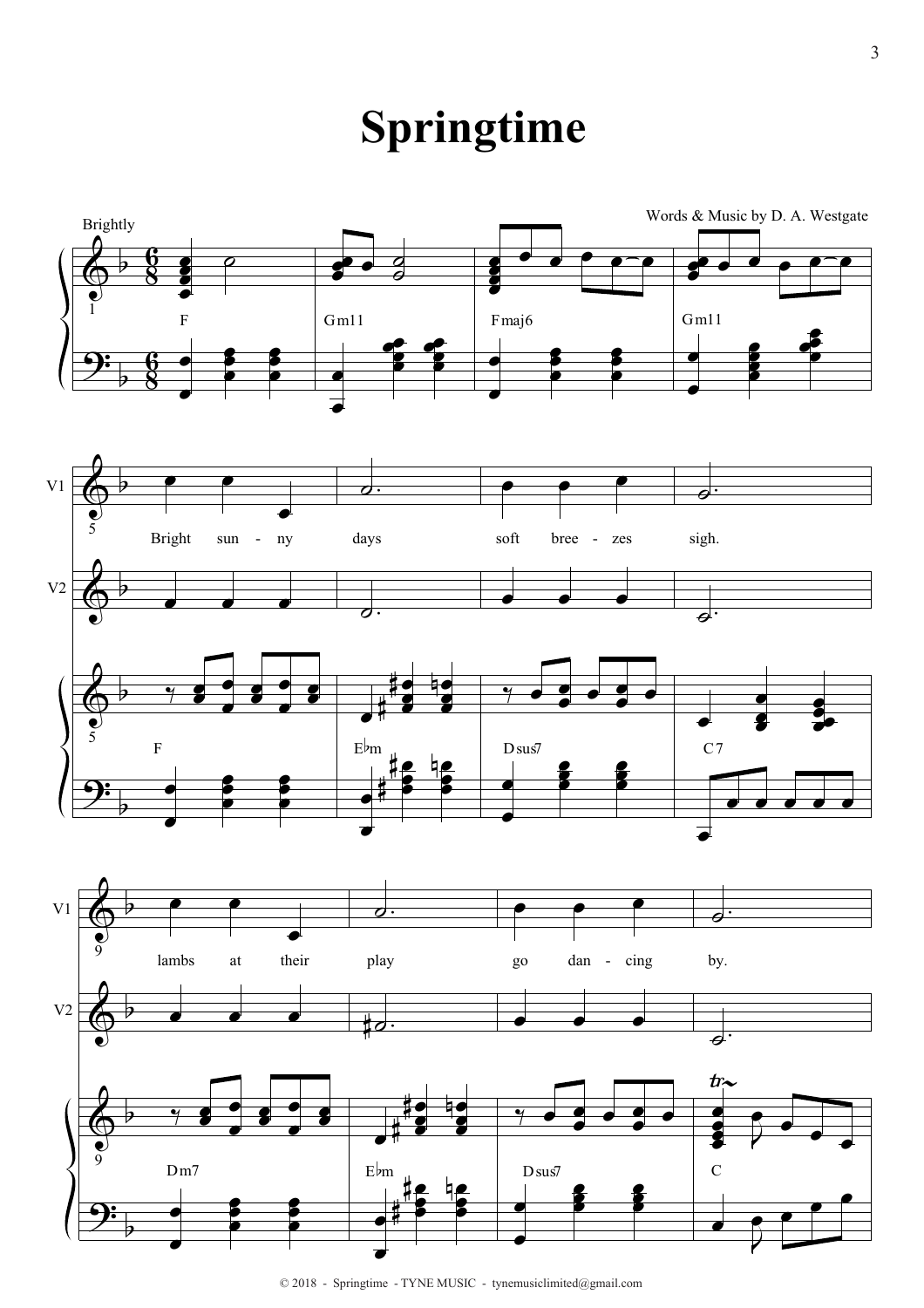

 $\odot$  2018 - Springtime - TYNE MUSIC - tynemusic<br>limited@gmail.com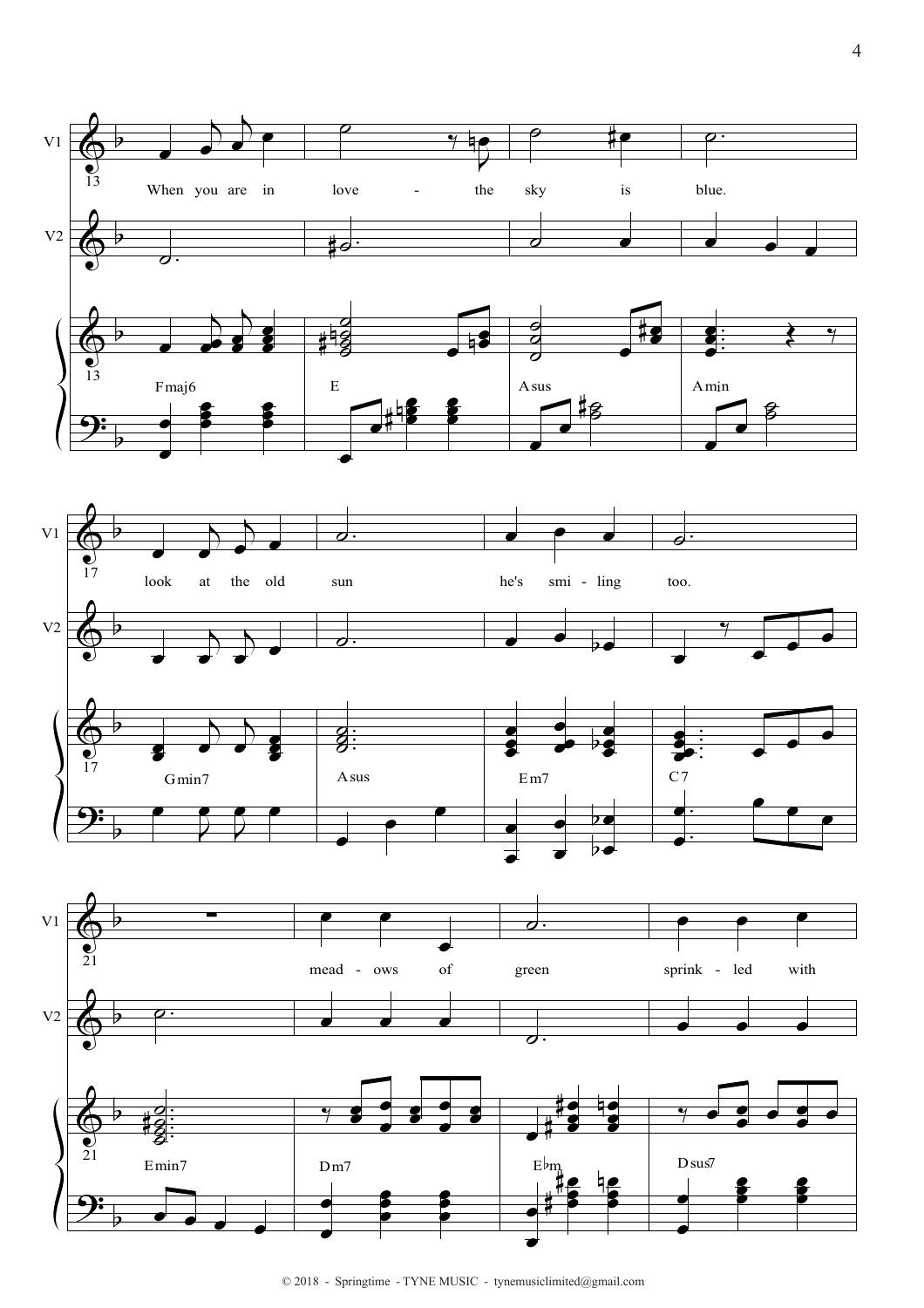

 $© 2018$  - Springtime - TYNE MUSIC - tynemusiclimited@gmail.com